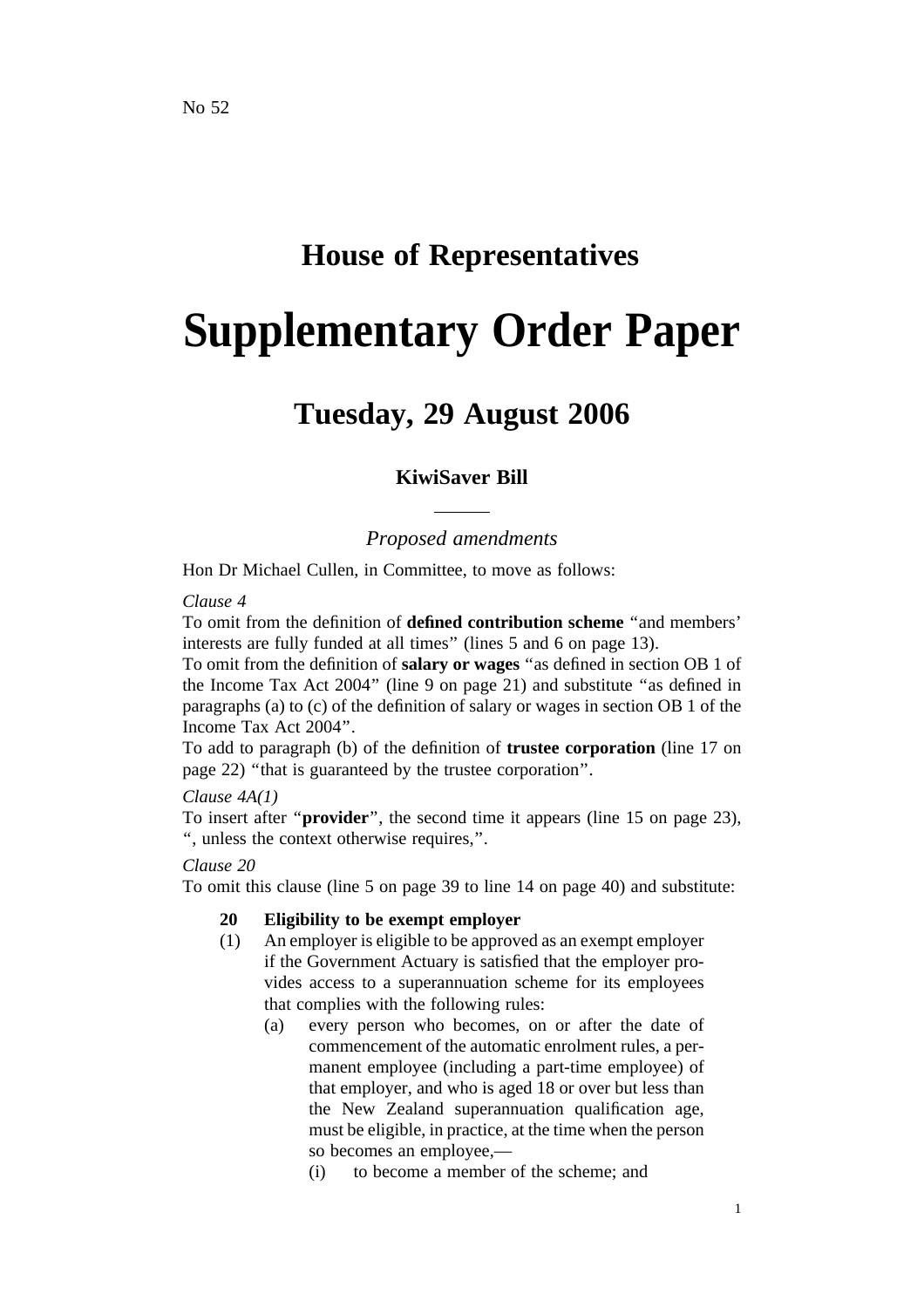- (ii) to transfer to the scheme the member's accumulation in relation to other superannuation schemes (to the extent that transfers are available from those other superannuation schemes); and
- (b) the scheme must be a registered superannuation scheme; and
- (c) the trust deed of the scheme must have the effect that each member who satisfies the scheme's requirements for a withdrawal benefit, and who elects to withdraw from membership of the scheme, may transfer the member's accumulation to another registered superannuation scheme or KiwiSaver scheme (to the extent that transfers are available to those other schemes); and
- (d) the trust deed of the scheme must provide for an amount equal to at least 4% of annual gross base salary or wages to be contributed to, or otherwise credited within, the scheme in respect of each person who becomes, on or after the date of commencement of the automatic enrolment rules, a permanent employee of that employer and a member of the scheme.
- (2) However, subsection (1)(d) does not apply—
	- (a) to the extent that an employee is, in accordance with the terms of the scheme, temporarily relieved from contributions at that rate (for example, in the event of financial hardship); or
	- (b) if the scheme is a defined benefit scheme of a type that does not satisfy the 4% minimum amount rule in subsection (1)(d), and if the actuary of the scheme certifies, to the satisfaction of the Government Actuary, that the value of each employee's accrued benefits to be provided by the scheme is, as a matter of fact, increasing, during each membership period, by an amount at least equivalent to such minimum amount that would otherwise be required by this section and section 20AA.
- (3) In this section,—

**defined benefit scheme** means a superannuation scheme that is not a defined contribution scheme

**permanent employees** means employees other than those employed in temporary employment within the meaning of section 9A.

#### *Clause 39(1)*

*Paragraph (a)*: to omit *paragraph (a)* (lines 4 to 6 on page 56) and substitute the following paragraph:

> (a) by agreeing with the provider that the provider will provide access to the scheme for the employer's employees; and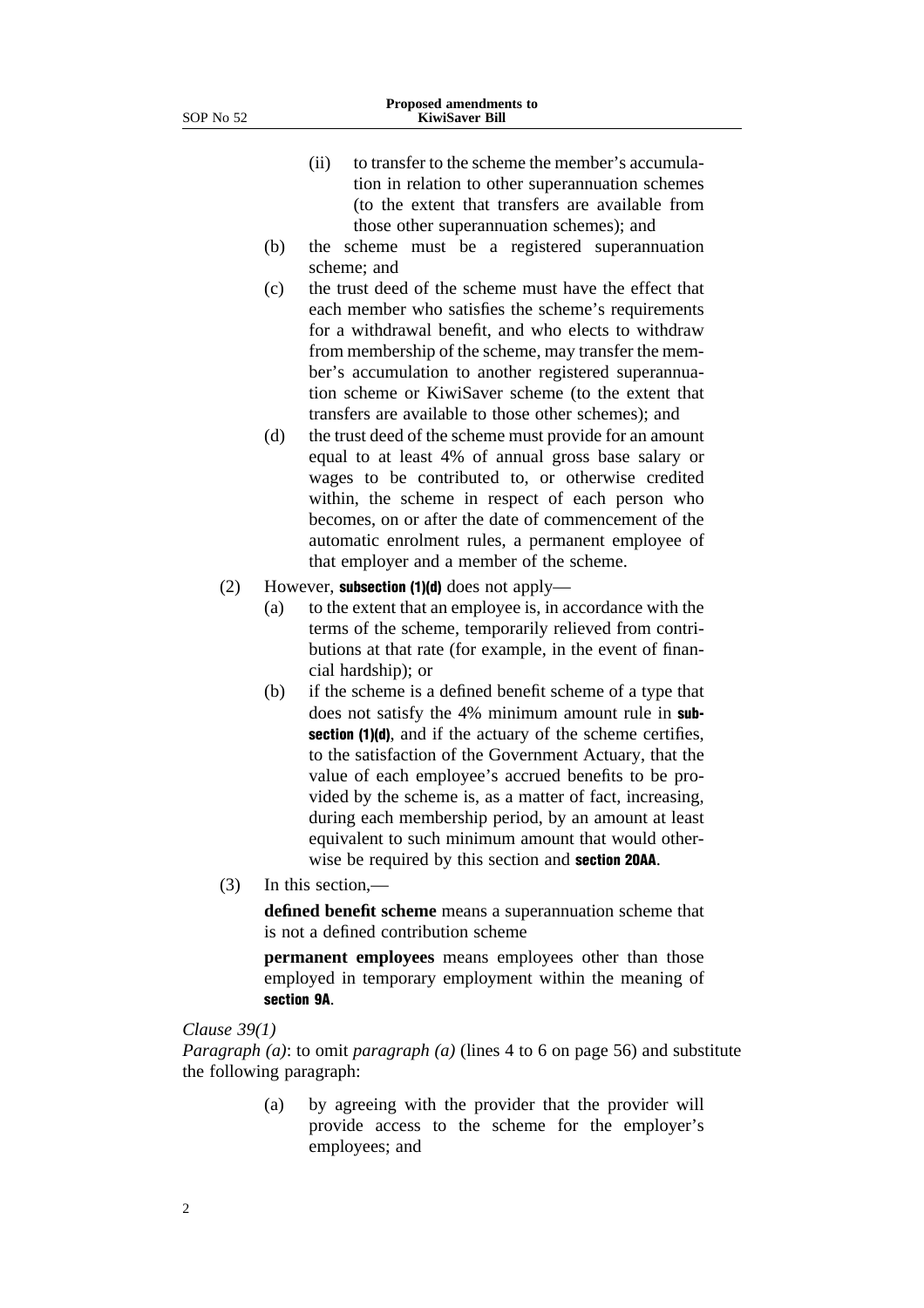#### *Clause 42(4)*

*Paragraph (b)*: to omit "**section 41(1)(c), (d), (e), or (f)**" (lines 4 and 5 on page 61) and substitute ''section 41(4)''.

#### *Clause 56A*

*Paragraph (b)*: to omit "an amount equal to the contribution rate minus the gross amount of so much of any contribution—'' (lines 32 and 33 on page 71) and substitute ''an amount equal to the contribution rate, minus the gross amount of so much of any employer contribution—''.

#### *Clause 57A*

To add, as *subclause (4)* (after line 24 on page 73), the following subclause:

(4) This section does not apply to permitted withdrawals.

#### *Clause 69*

Heading: to omit ''**Refund**'' (line 1 on page 79) and substitute ''**Refund by Commissioner**''.

#### *Clause 69A*

Heading: to omit ''**Refund**'' (line 17 on page 79) and substitute ''**Refund by provider**''.

*Subclause* (2): to omit "the amount" (line 24 on page 79) and substitute "the amount refunded under subsection (1)''.

#### *Clause 99*

*Subclause (1)*: to insert, after paragraph (c) (after line 16 on page 95):

(ca) the benefits provided by the scheme are fully funded as they accrue; and

#### *Clause 102(2)*

*Paragraph (a)*: to omit "**section 150**" (line 9 on page 99) and substitute "**section** 150 of this Act''.

*Paragraph (b)*: to omit "section 164" (line 13 on page 99) and substitute "section 164 of this Act''.

#### *Clause 106(1)*

To add, as paragraph (c) (after line 24 on page 106), the following paragraph:

(c) may make decisions in accordance with any prescribed process.

*Clause 117A(4)(b)*

To insert before "any other" (line 10 on page 115) the words "have regard to". *Clause 120*

To omit *subclause (1)* (lines 22 to 25 on page 118) and substitute the following subclause:

- (1) The registration of a KiwiSaver scheme under section 119 must be treated as having taken effect on the later of—
	- (a) the date on which the Government Actuary enters the scheme as a KiwiSaver scheme in the KiwiSaver schemes register; or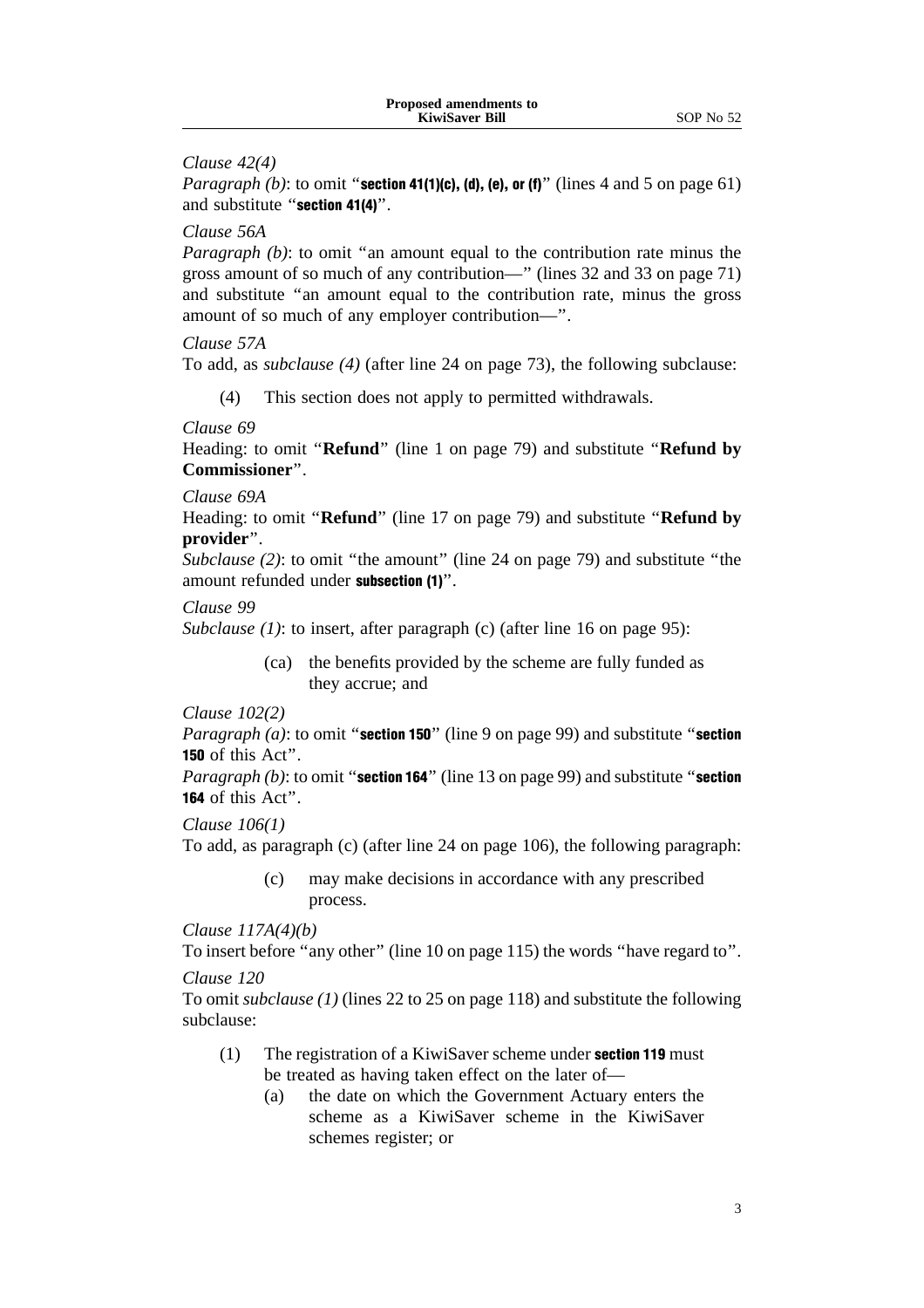(b) the date of commencement of the automatic enrolment rules.

#### *Clause 135B*

*Subclause* (4): to add after "section" (line 33 on page 131) "as soon as practicable after the automatic enrolment rules come into force (but not before)''.

To insert, as *subclause (4A)* (after line 33 on page 131), the following subclause:

(4A) However, the trustees of the scheme may transfer any part of the member's interest that consists of unvested employer contributions only to the extent that the relevant employer consents to the transfer of that amount.

#### *Clause 158*

To omit subclause (5) (lines 26 and 27 on page 141).

*Clause 163*

To omit this clause (line 28 on page 143 to line 21 on page 144) and substitute the following clause:

- **163 Power of High Court to act in respect of terms and conditions of appointment as default KiwiSaver scheme and regulations relating to default KiwiSaver schemes**
- (1) This section applies if, on the application of the Crown, it appears to the High Court that a provider of a default KiwiSaver scheme appointed under section 158 intends to engage, or is engaging, or has engaged, in conduct that constitutes, or would constitute,—
	- (a) a breach of the terms and conditions of the instrument of appointment referred to in section 158; or
	- (b) a breach of regulations made under section 194B.
- (2) If this section applies, the High Court may make any orders on any terms and conditions that it thinks appropriate, including, without limitation,—
	- (a) an order to—
		- (i) restrain the trustees of the default KiwiSaver scheme, or the provider of the scheme who has been appointed under section 158 (if different from the trustees), or both, from engaging in conduct that constitutes, or would constitute, the breach:
		- (ii) require the trustees of the default KiwiSaver scheme, or the provider of the scheme who has been appointed under section 158 (if different from the trustees), or both, to do a particular act or thing:
		- (iii) require the trustees of the default KiwiSaver scheme, or the provider of the scheme who has been appointed under section 158 (if different from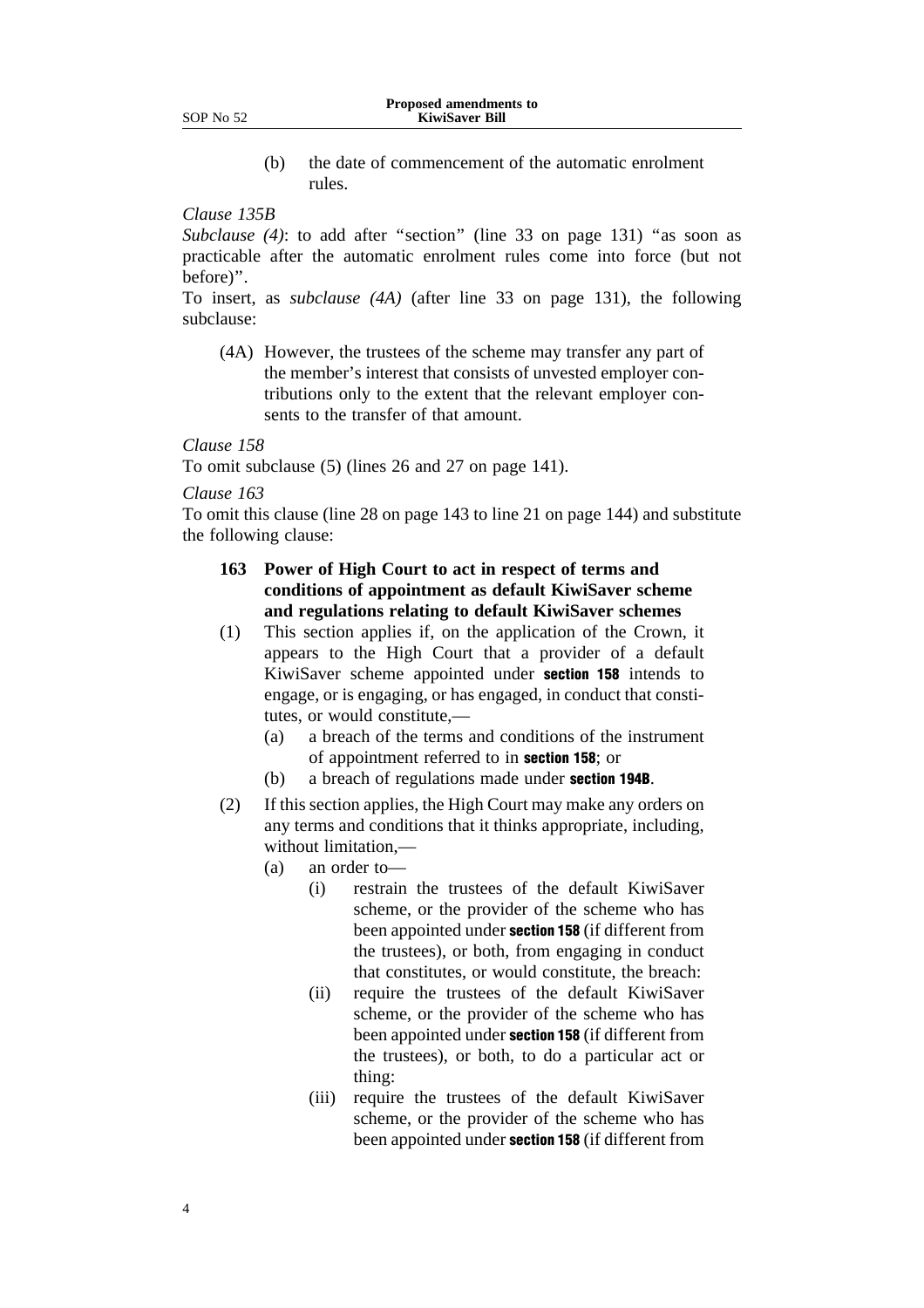the trustees), or both, to comply with the conditions of the instrument of appointment:

- (b) an interim order.
- (3) In any proceeding under this section, the Crown, on the order of the High Court, may obtain discovery and administer interrogatories.
- (4) The High Court may at any time rescind or vary an order made under this section.

#### *New clauses 163A and 163B*

To insert as *clauses 163A and 163B* (after line 21 on page 144), the following clauses:

#### **163A Revocations, etc, of instruments of appointment**

- (1) An instrument of appointment may provide for its renewal or variation or expiry or revocation by the Minister or the provider.
- (2) Despite any matter provided for in an instrument of appointment as to its expiry or revocation, the Minister may, by notice in writing to a provider, revoke an instrument of appointment if—
	- (a) the Government Actuary cancels the registration of the scheme as a KiwiSaver scheme under section 149 or section 150; or
	- (b) the Minister is satisfied that—
		- (i) the provider is not operating in accordance with the terms and conditions of the instrument of appointment; and
		- (ii) the failure to operate in accordance with the terms and conditions of the instrument of appointment is a significant breach as prescribed in regulations made under section 194B.
- (3) The appointment of the provider under section 158 ceases on revocation of the instrument of appointment.
- (4) The Minister must notify the Government Actuary and the Commissioner as soon as practicable after an instrument of appointment is revoked.

#### **163B Duration of obligations as default provider after terminating event**

(1) In this section,—

**reporting obligations**, in relation to a provider and the provider's scheme,—

- (a) means any requirement for the provider to report to persons specified in an instrument of appointment; and
- (b) any requirement for the provider to produce to any persons specified in an instrument of appointment, any papers, documents, records, or things in respect of the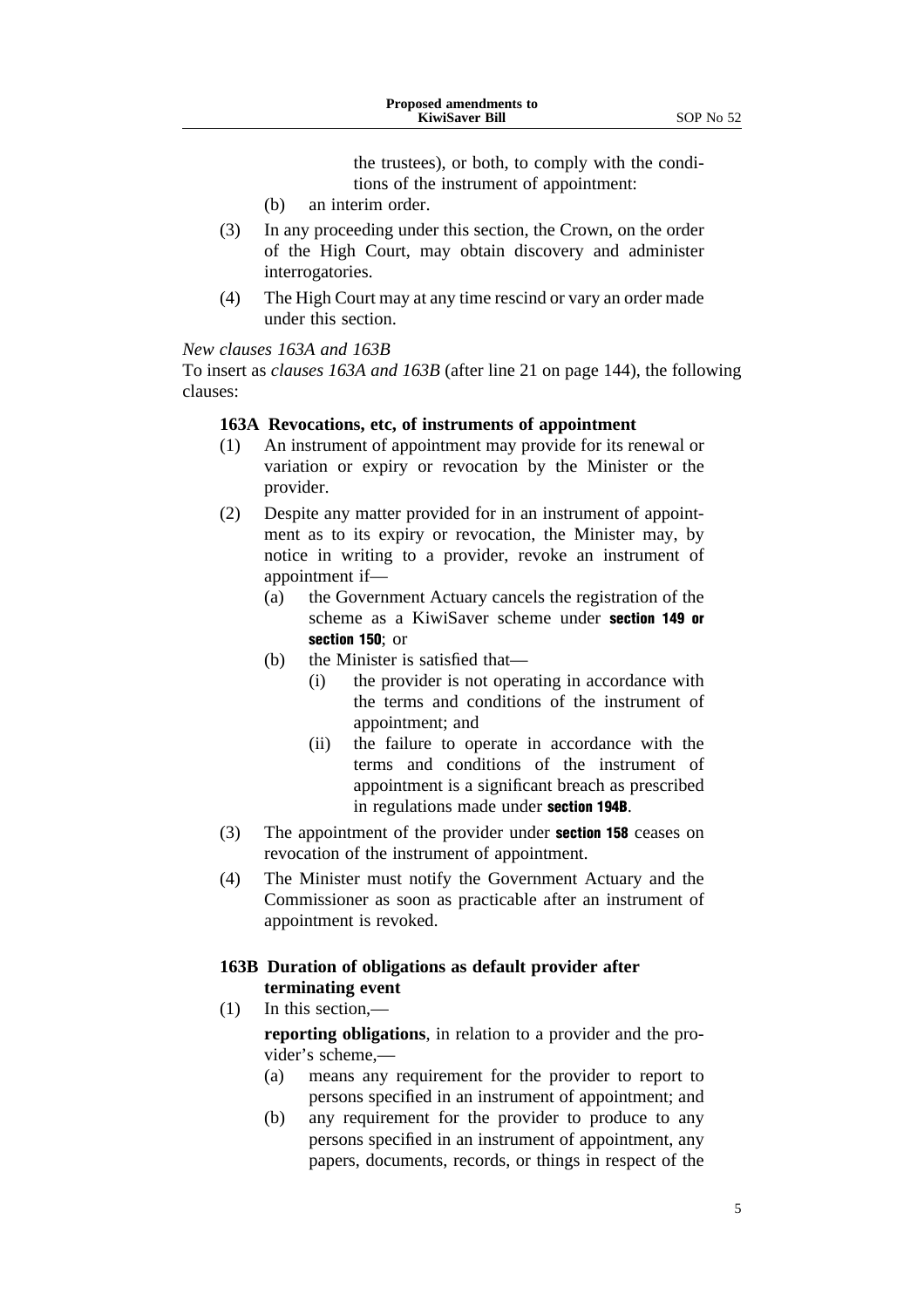scheme (and the power of any person to require production of those papers, document, records, or things)

**terminating event** means—

- (a) the revocation of an instrument of appointment by the provider or the Minister under the terms and conditions of the instrument of appointment; or
- (b) the revocation of an instrument of appointment in accordance with section 163A(2); or
- (c) the expiry of the term of appointment (as specified in the instrument of appointment and in accordance with any renewal of the term of appointment).
- (2) Despite any terminating event,—
	- (a) any terms and conditions of the instrument of appointment that relate to a provider's reporting obligations in respect of the provider's scheme continue to apply until the date when the term of appointment would have expired but for the terminating event; and
	- (b) regulations made under section 194B continue to apply in relation to the provider until the provider has completed every act or thing that the regulations require the provider to do following any terminating event.

#### *Clause 184*

*Subclause (3)*: to omit this subclause (line 33 on page 158 to line 3 on page 159).

#### *Clause 188B*

*Subclause (3)*: to omit ''section 37A of'' (line 21 on page 166).

#### *New clauses 194A and 194B*

To insert as *clauses 194A and 194B* (after line 31 on page 173), the following clauses:

#### **194A Regulations relating to mortgage diversion facility**

- (1) The Governor-General may, by Order in Council made on the recommendation of the Minister of Finance, make regulations providing for a mortgage diversion facility that allows contributions to be withdrawn from KiwiSaver schemes and applied towards the payment of amounts secured by mortgages.
- (2) The Minister of Finance may make a recommendation under subsection (1) only if the Minister is satisfied that the mortgage diversion facility that is provided for in the regulations will be consistent with the following principles:
	- (a) there is no compulsion on providers to provide a mortgage diversion facility:
	- (b) there is no compulsion on mortgagees to allow amounts secured by mortgages to be paid via KiwiSaver contributions: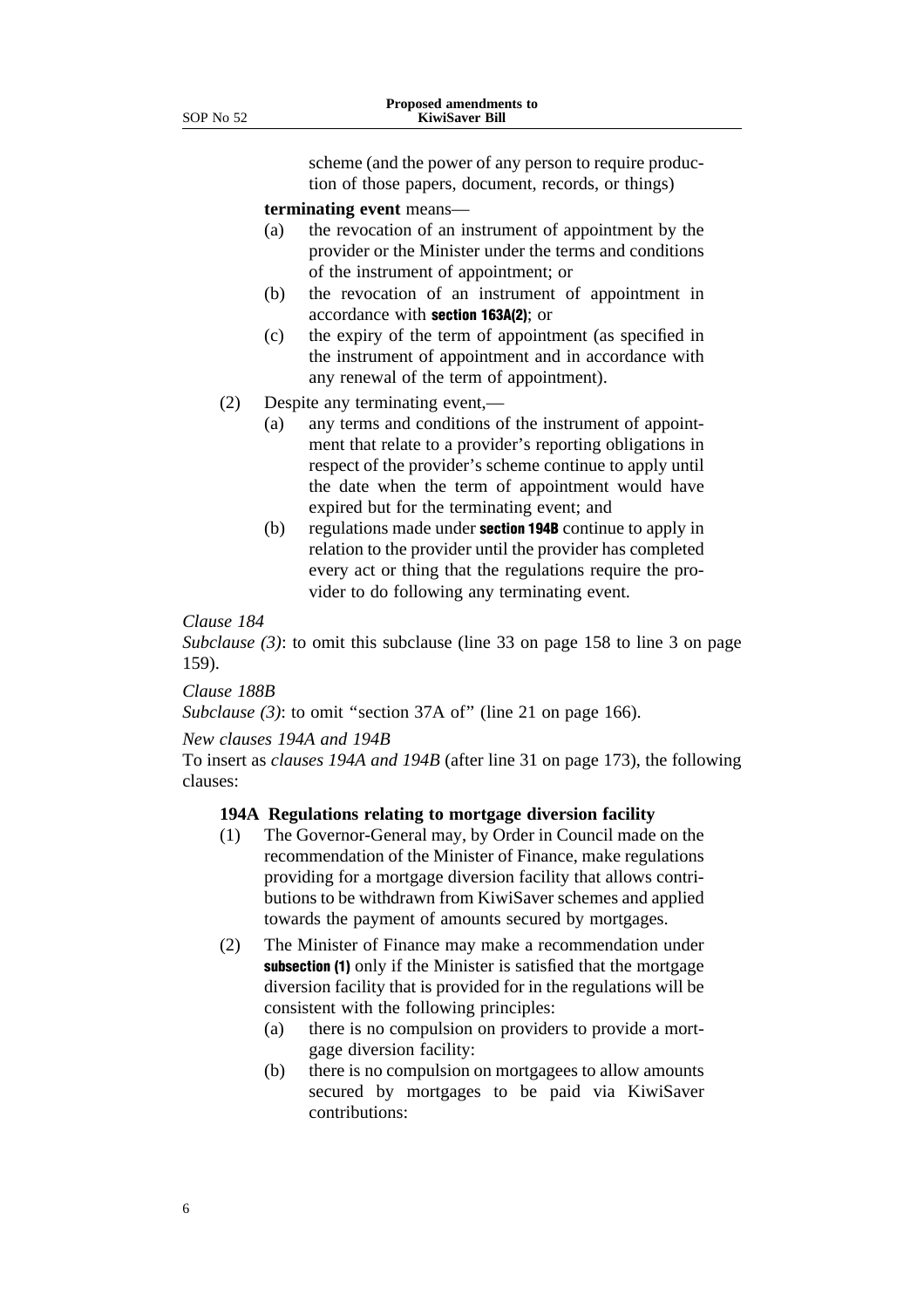- (c) the mortgage diversion facility is available in relation to a person at any time after 12 months have expired since the earlier of—
	- (i) the date that the Commissioner received the first contribution in respect of the person; or
	- (ii) the date that a provider received the first contribution in respect of that person's membership of a KiwiSaver scheme:
- (d) the mortgage diversion is available only in relation to a mortgage over the person's principal residence (for example, the family home):
- (e) the mortgage diversion may apply for the remainder of the term of the mortgage after the diversion is made available:
- (f) after the total amount secured by the mortgage is paid, ongoing contributions are retained automatically in the person's KiwiSaver account:
- (g) if the person choses to cease the mortgage diversion facility before the amounts secured by the mortgage are fully paid, the contributions are redirected towards retirement savings:
- (h) the provider, and not the Commissioner, is responsible for paying the amount diverted under the mortgage diversion facility:
- (i) the diverted amount is capped at no more than half of the person's contribution rate and is a fixed dollar amount:
- (j) employer contributions may not be diverted:
- (k) the facility is available for new mortgages and existing mortgages.
- (3) The regulations may specify all or any of the terms and conditions that apply to the mortgage diversion facility, including,—
	- (a) which types of mortgages qualify for participation in the diversion facility; and
	- (b) what a scheme must do to participate in the mortgage diversion facility (for example, in relation to notification); and
	- (c) how the regulations affect the trust deed (for example, whether all or any of the terms and conditions in the regulations are implied terms of the trust deed); and
	- (d) what happens if the scheme decides to terminate participation in the mortgage diversion facility; and
	- (e) whether payment via the mortgage diversion facility counts as payment by the mortgagor for the purpose of the terms of the mortgage; and
	- (f) any other matters.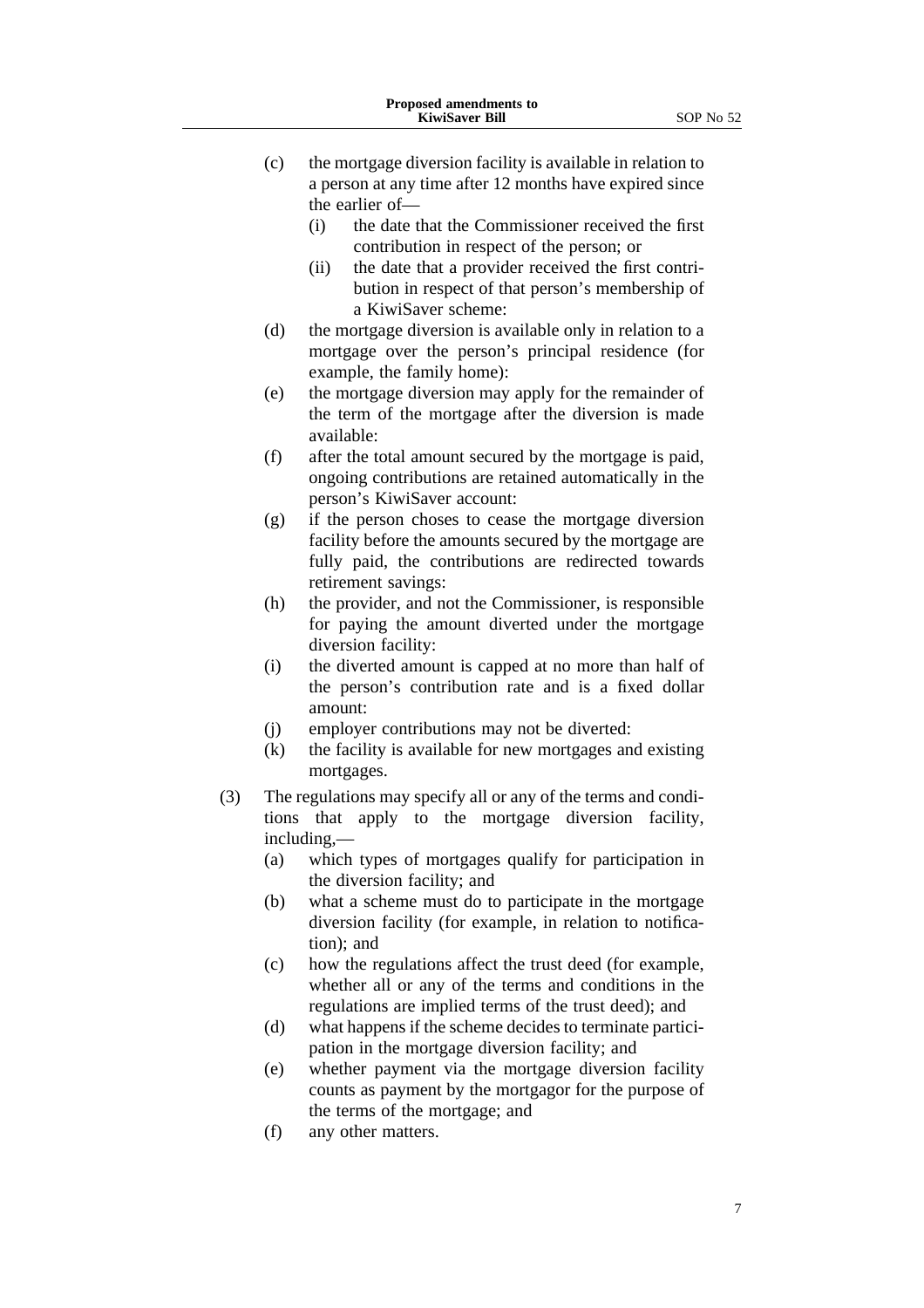(4) If a provider chooses to participate in the mortgage diversion facility, any withdrawal made in accordance with those regulations must be treated as if it were a withdrawal that is permitted under the KiwiSaver scheme rules.

#### **194B Regulations relating to default KiwiSaver providers**

- (1) The Governor-General may, by Order in Council made on the recommendation of the Minister, make regulations for the following purposes—
	- (a) providing for matters that may be treated by the Minister as a significant breach of an instrument of appointment for the purposes of section 163A(2):
	- (b) providing for procedures for the purpose of—
		- (i) the Minister notifying a default KiwiSaver provider that the Minister considers the provider is in breach of a term or condition of the instrument of appointment and the possible consequences:
		- (ii) facilitating resolution of any dispute between the Minister and a default KiwiSaver provider about whether the KiwiSaver provider is in breach of the instrument of appointment or the consequences that should apply:
		- (iii) setting out any procedures that will apply before revocation of an instrument of appointment by the Minister under section 163A(2):
	- (c) requiring the provider of a scheme that is or was a scheme provided under an instrument of appointment to do any act or thing following any terminating event under **section 163B** including, without limitation,—
		- (i) requiring the members of the scheme to be notified of the terminating event or of any other matter and specifying time frames for notification to occur:
		- (ii) prescribing any advice, information, or documents that must accompany any notification given under subparagraph (i):
		- (iii) requiring the provider to do any act or thing or carry out any prescribed procedures to facilitate or enable the transfer of members to another KiwiSaver scheme in accordance with this Act:
		- (iv) requiring the provider to report to any specified person or persons or to produce to any specified person or persons, any papers, documents, records, or things in respect of the scheme, at specified times or contingent on any specified events:
	- (d) requiring the provider of any new scheme to which members are or are to be transferred from a scheme that is subject to a terminating event under **section 163B** to do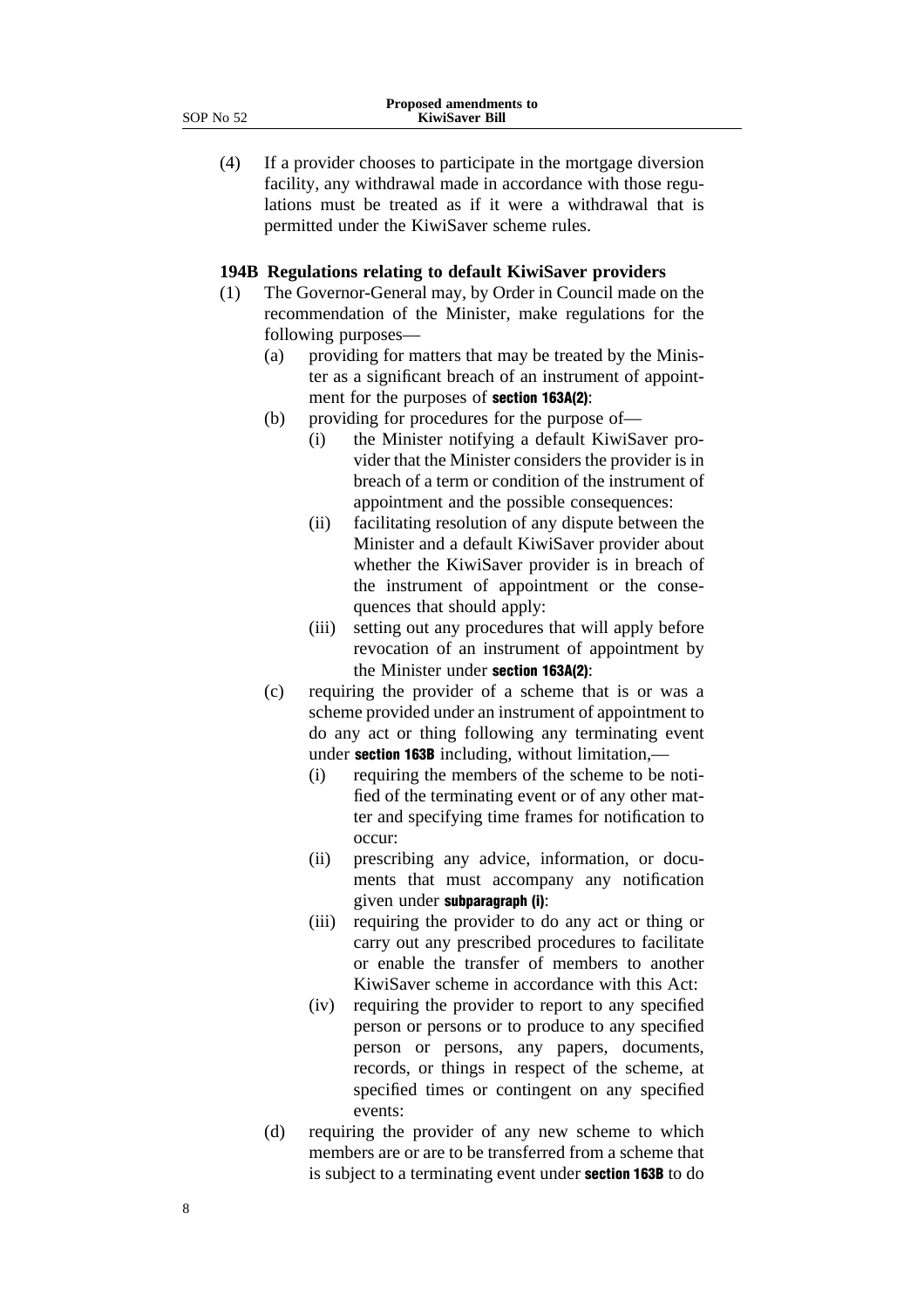(2) However, regulations made under subsection (1)(c)(iii) may not require a provider to report to any person or produce any papers, documents, records, after the provider's scheme no longer has any members who became members of the scheme under section 43.

#### *Schedule 1*

*Clause 9(1)*: to omit "**clause 11C**" (line 7 on page 181) and substitute "**clause** 11B''.

*Clause*  $11(1)(g)$ *:* to omit "is" (line 9 on page 183).

*Clause 11A(1)*: to omit "**clause 11C**" (line 16 on page 183) and substitute "**clause** 11B''.

*Clause 11A(3)*: to omit *paragraph (a)* (lines 26 and 27 on page 183).

*Clause 12(2)*: to omit ''member's interest'' (line 22 on page 184) and substitute "member's accumulation".

*Clause 14*: to add, as *subclause (3)* (after line 16 on page 185), the following subclause:

(3) A member may, at any time during that person's membership of a KiwiSaver scheme, be transferred to another KiwiSaver scheme in the circumstances provided for in, and in accordance with, this Act.

*Schedule 2*

*Part 2, clause 2*: to omit "The commencement date" (line 31 on page 187) and substitute ''The proposed commencement date''.

*Part 2, clause 3(a)*: to omit "company" in both places where it appears (line 4) on page 188) and substitute ''corporate trustee''.

*Schedule 3: Income Tax Act 2004 (2004 No 35)*

*New item*: to insert the following item, after the item relating to section NE 2(2)(a) (after line 13 on page 194):

Section NE 3: add:

- (2) Subsection (1), and whichever is applicable of sections NE 2(1), NE 2AA(2), NE 2AB, and NE 2A(2), do not apply to the specified superannuation contribution (the **current specified superannuation contribution**) to the extent to which it is:
	- (a) a contribution to the employee's KiwiSaver scheme; and
	- (b) not more than the lesser of—
		- (i) an amount calculated under subsection (3):
		- (ii) an amount calculated under subsection (4).
- (3) In subsection (2)(b)(i) the amount is calculated using the formula—

 $0.04 \times$  total salary or wages – previous exempt contributions.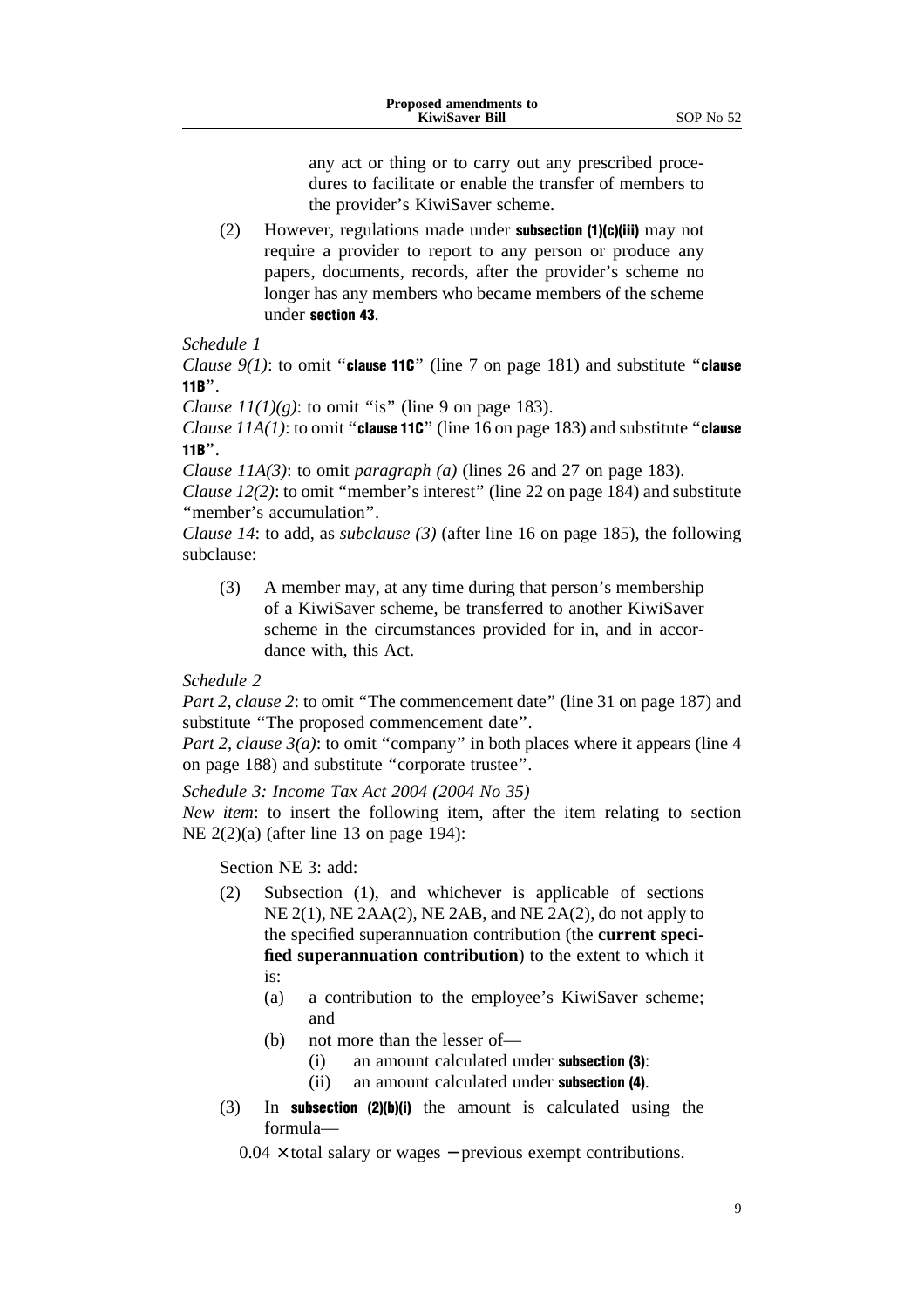(4) In subsection (2)(b)(ii) the amount is calculated using the formula—

total KiwiSaver contributions − previous exempt contributions.

- (5) In the formulas,—
	- (a) **total salary or wages** means the total salary or wages paid to the employee in the KiwiSaver calculation period, but excluding salary or wages for which there are no KiwiSaver contributions:
	- (b) **previous exempt contributions** means the total specified superannuation contributions for the employee, to the extent to which—
		- (i) those contributions are made in the KiwiSaver calculation period, but excluding the current specified superannuation contribution; and
		- (ii) subsection (2) applied to those contributions (excluding the current one):
	- (c) **total KiwiSaver contributions** means the total KiwiSaver contributions deducted from the salary or wages paid to the employee in the KiwiSaver calculation period.
- (6) In this section,—

**KiwiSaver calculation period** means, for the current specified superannuation contribution, a period—

- (a) beginning with the later of—
	- (i) 1 year before when the employer makes the current specified superannuation contribution:
	- (ii) when the employer is first required to deduct KiwiSaver contributions from the employee's salary or wages; and
- (b) ending with when the employer makes the current specified superannuation contribution

**KiwiSaver contributions** means contributions required to be deducted under Part 3, subpart 1 of the KiwiSaver Act 2006

**KiwiSaver scheme** means a KiwiSaver scheme, as defined in section 4 of the KiwiSaver Act 2006

**salary or wages** means salary or wages, as defined in section 4 of the KiwiSaver Act 2006.

*New item*: to insert the following item, after the item relating to the definition of **exempt interest** in section OB 1 (after line 11 on page 195):

New definitions: insert, after the definition of **joint venture agreement** in section OB 1 the following definitions:

**KiwiSaver calculation period** is defined in section NE 3(6) (Specified superannuation contribution withholding tax to be deducted) for the purposes of that section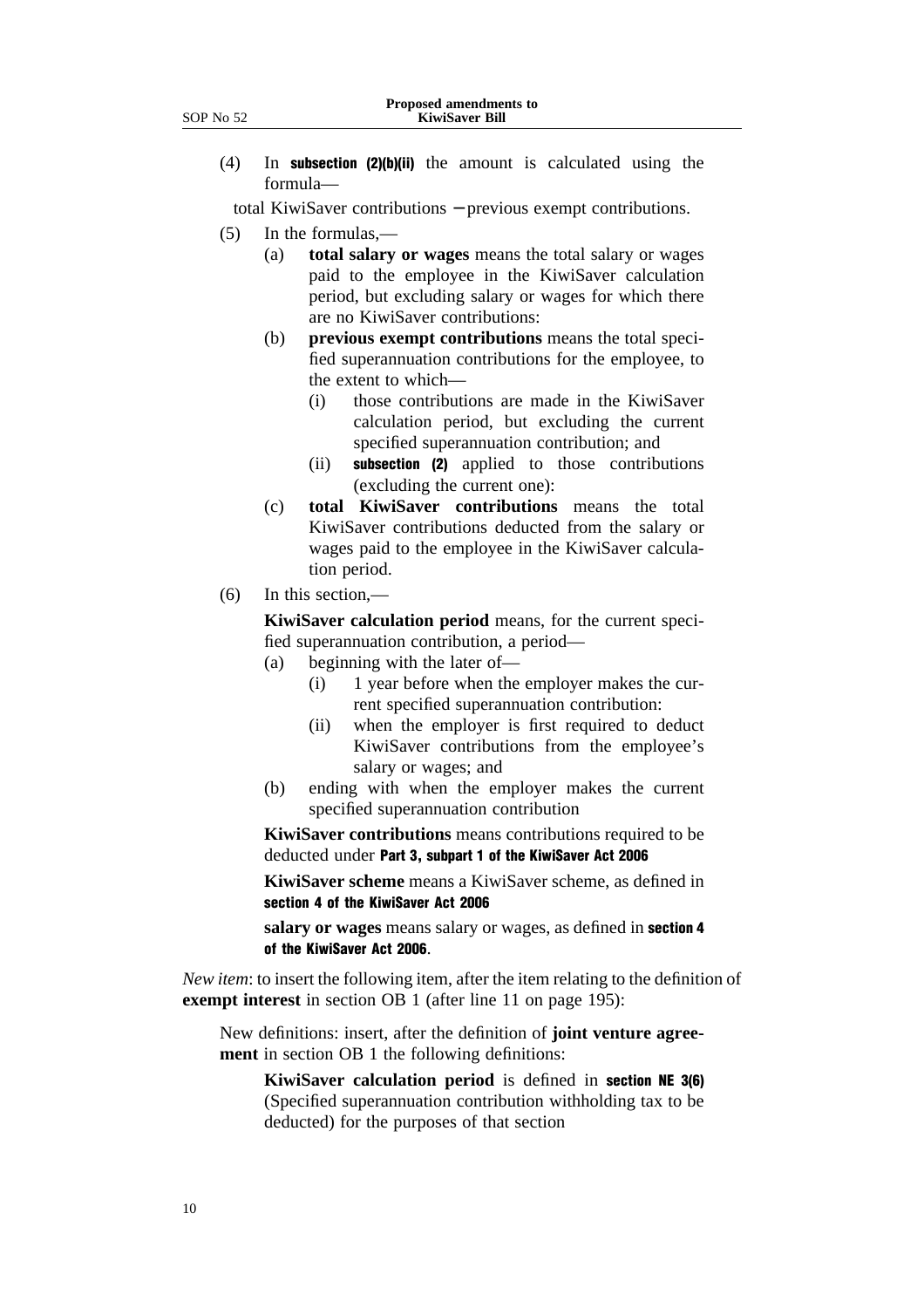**KiwiSaver contributions** is defined in section NE 3(6) (Specified superannuation contribution withholding tax to be deducted) for the purposes of that section

**KiwiSaver scheme** is defined in section NE 3(6) (Specified superannuation contribution withholding tax to be deducted) for the purposes of that section

*New item*: to insert the following item, after the item relating to paragraph (g) of the definition of **remittance certificate** in section OB 1 (after line 22 on page 195):

Add to the definition of **salary or wages** in section OB 1 as paragraph (d):

(d) is defined in section NE 3(6) (Specified superannuation contribution withholding tax to be deducted) for the purposes of that section

*Schedule 3: Superannuation Schemes Act 1989 (1989 No 10) New section 9BAA(4)(a)*: to omit "; or" (line 30 on page 199) and substitute "; and".

*New section 9BAA(4)(b)*: to insert before "any other matter" (line 31 on page) 199) the words ''have regard to''.

*New section 9BAB(1)*: to omit this subclause (lines 2 to 7 on page 200) and substitute:

- (1) The Government Actuary may accept an application for approval under section 9BAA that is made by all or any of the trustees of the old scheme, the trustees of the new scheme, or a relevant employer, provided that the Government Actuary is satisfied that—
	- (a) it is reasonable in all of the circumstances of the case that the person have standing to make the application; and
	- (b) the person falls within a class specified in any guidelines published by the Government Actuary (if any) for the purposes of this subsection.

## **Explanatory note**

This Supplementary Order Paper contains amendments to the KiwiSaver Bill to—

- provide for a mortgage diversion scheme:
- introduce a capped exemption from specified superannuation contribution withholding tax (**SSCWT**), for employer contributions to KiwiSaver schemes, as explained further below:
- set out the circumstances in which an instrument of appointment appointing a default provider can be revoked: